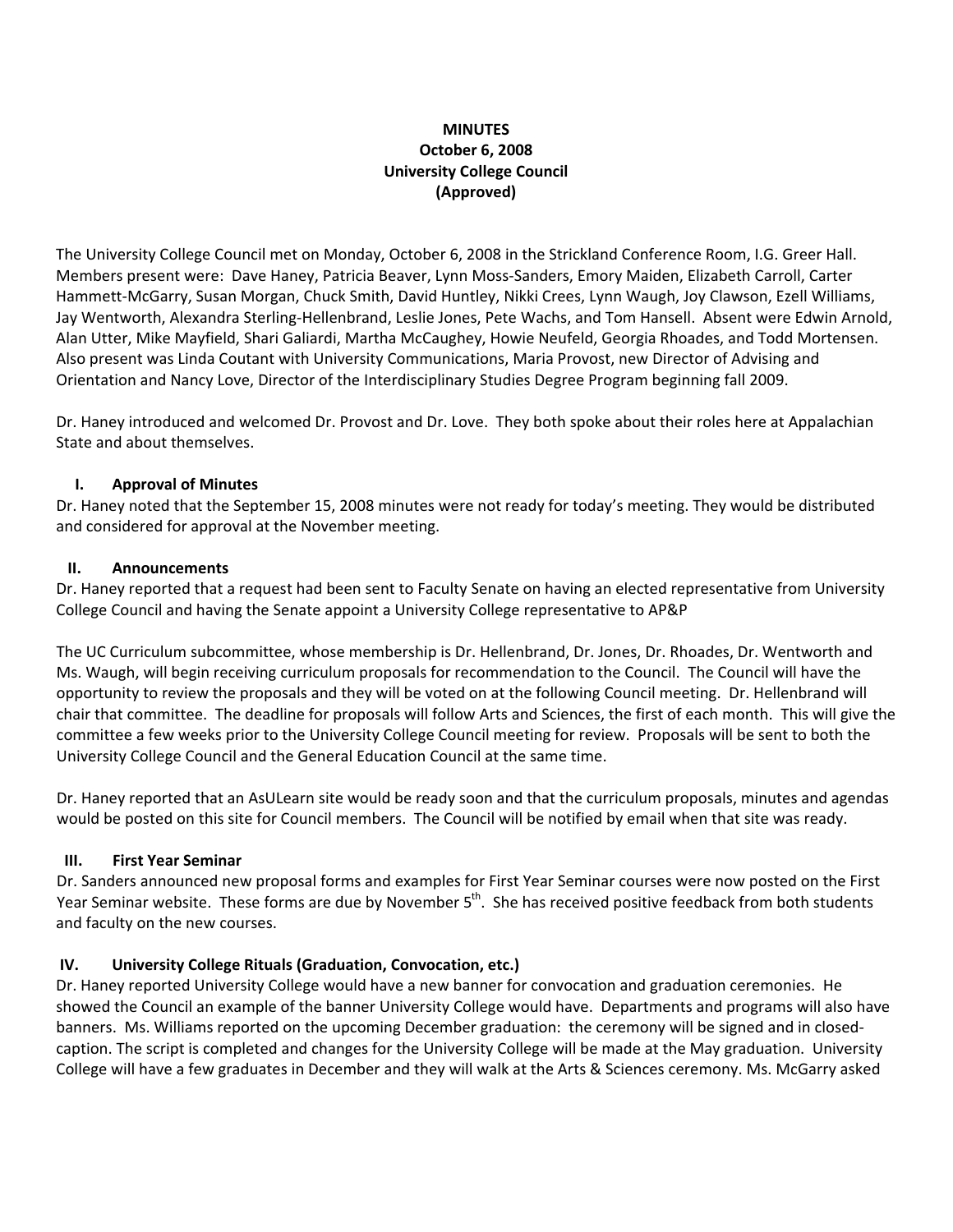someone to make sure that University College is listed as a separate college for graduation. Dr. Haney will contact Jenny Ware.

Dr. Haney asked for volunteers to sit on a Rituals sub‐committee. The following individuals will serve on that committee; Ms. Waugh, Mr. Huntley, Dr. Jones, Dr. Beaver, Mr. Smith, Dr. Maiden and Ms. Williams. Dr. Haney asked that Jenny Ware from the Registrar's office be invited to their first meeting.

#### **V.Communication Update**

Ms. Williams and Ms. Coutant updated the Council on the current communication pieces for University College and changes that had been made to the University College website. They also updated the Council on current and future fundraising opportunities for all departments in University College. Ms. Williams asked Council to contact Beth Jacquot will help on their individual department websites. Ms. Jacquot will be offering two php training days soon.

Ms. Williams reported the University College Communication Committee has been working on press releases, University College tri folds and other promotional materials. The committee consist of several representatives from the university including, Admissions, Communications, University College and others. Ms. Coutant chairs this committee.

Ms. Coutant updated the Council on the University College Communication Plan. A part of the Communication Plan is a timeline. The University College Communication committee was established from that plan. They meet once a month to implement parts of the plan. Now that the main information is out about University College, they will begin focusing on individual departments under University College. Guidelines have been established to help streamline the different projects for these departments. Everything first will be approved by Dave. So your request will go to Dave first and then will be sent to Linda or Ezell. Several Council members were concerned about materials that have been started or finished by their departments. Dr. Haney encouraged them to continue to work on those but to make sure they are following the guidelines that have been set by the Communication committee. Ms. Williams asked that if departments send out their own press releases to make sure she receives a copy.

#### **VI.Assessment Committee**

Dr. Carp stated the Assessment Committee was established in the spring. Members of the committee are Ms. McGarry, Mr. Huntley, Dr. Rhoades, and Dr. Carp. A couple of new Directors will be asked to join the committee. Dr. Carp will also ask Dr. Tony Carey, the new Vice Provost for Faculty Affairs, to attend the meetings. Dr. Carp recommended that the committee have web presence on the University College website. The committee will be meeting on a three week cycle, and would be meeting next on October 20<sup>th</sup>. Dr. Haney recommended the committee use the University College Council AsULearn site. Dr. Carp reported they would be looking at different assessment tools and hopes to be a resource for all departments. He encouraged input from all on what their department needs are. The process for developing University‐wide assessment will be phased in. The initial focus should be on mission, vision, objectives, and how best they work with all in University College. The committee is working with the General Education office regarding the courses in fall 2009 that will need to be assessed. The results will be formative since the programs are new. Dr. Haney stated using this information to improve the different programs was the main purpose of the committee.

#### **VII. University College Retreat**

Dr. Haney reported that due to unforeseen issues, the last day of the retreat for staff, faculty, and EPA's had to be cancelled. A new date has not been decided upon, but everyone will be notified as soon as possible.

## **VIII. Faculty Governance Issues**

Dr. Haney proposed to the Council that University College develop some way to credential non‐tenure‐track faculty members who are teaching in University College programs. The Council agreed and the vote was unanimous.

## **IX. Administrative Changes**